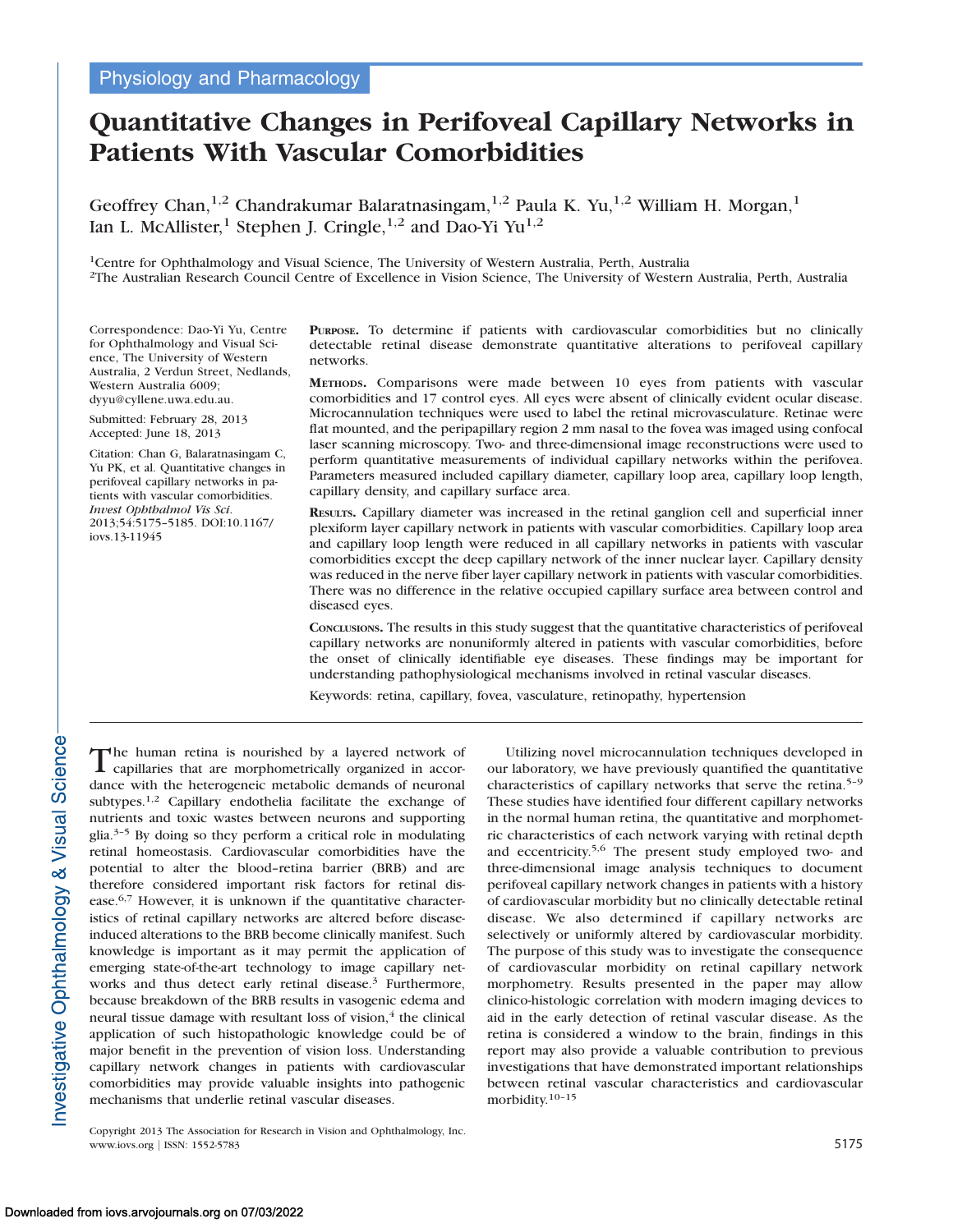| Patient ID | <b>Sex</b> | Age, y | Eye          | <b>Vascular Comorbidities</b>                    | <b>Cause of Death</b>    | Time to Perfusion, h |
|------------|------------|--------|--------------|--------------------------------------------------|--------------------------|----------------------|
| A          | F          | 56     | $R+L$        | Hypercholesterolemia                             | Renal transplant failure | 8.5                  |
| B          | M          | 65     | $R+L$        | Hypertension, atherosclerosis                    | ICH                      | 14                   |
| C          | M          | 64     | L            | Hypertension                                     | MI                       | 14                   |
| D          | M          | 60     | $R+L$        | Atrial fibrillation, hypertension, heart failure | MI                       | 8.5                  |
| E          | M          | 64     | L            | Hypertension, dyslipidemia                       | MI                       | 22                   |
| F          | M          | 79     | $R+L$        | Hypertension, atherosclerosis                    | ICH                      | 15                   |
| G          | M          | 32     | L            |                                                  | <b>MVA</b>               | 20                   |
| H          | M          | 23     | L            |                                                  | Suicide                  | 22                   |
|            | M          | 53     |              |                                                  | <b>MVA</b>               | 14                   |
|            | M          | 66     | $R+L$        |                                                  | Metastatic colon cancer  | 15                   |
| K          | M          | 22     | L            |                                                  | Suicide                  | 15                   |
| L          | M          | 27     | L            |                                                  | <b>MVA</b>               | 8                    |
| M          | M          | 59     | $R+L$        |                                                  | Melanoma                 | 12                   |
| N          | M          | 39     | $R+L$        |                                                  | Bacterial endocarditis   | 20                   |
| $\circ$    | M          | 15     | $R+L$        |                                                  | Hanging                  | 22.5                 |
| P          | M          | 19     | R            |                                                  | Hanging                  | 17                   |
| Q          | M          | 67     | L            |                                                  | Metastatic lung cancer   | 12                   |
| R          | F          | 73     | $\mathbb{R}$ |                                                  | Metastatic breast cancer | 15                   |

TABLE 1. Donor Demographic Details: Sex, Age, Eye, Vascular Comorbidities, Cause of Death, and Time to Perfusion for Each Eye Donor

R, right; L, left; ICH, intracranial hemorrhage; MI, myocardial infarction; MVA, motor vehicle accident. Line separates disease and control eyes.

# MATERIALS AND METHODS

This study was approved by the human research ethics committee at The University of Western Australia. All human tissue was handled according to the tenets of the Declaration of Helsinki.

#### Human Donor Eyes

Human donor eyes used for this research were absent of clinically evident ocular disease. Ocular disease in donor eyes was excluded using patient records, postmortem examination by an ophthalmologist, and also examination of retinal flat mounts with a fluorescent microscope after perfusion. Specifically, examination of retinal flat mounts did not demonstrate the presence of microaneurysms, neovascular vessels, leakage, arterial/vein occlusions, vascular anomalies, or areas of retina nonperfusion in donor eyes. A total of 10 human eyes from 6 donors with vascular comorbidities and 17 control eyes from 12 donors were used. Most of the control eyes used in this study were also used in our previous work.<sup>6</sup> Additionally, 6 control eyes from 4 new donors were used; 2 of these donors died from hanging (ages 15 and 19 years), and the other 2 died from metastatic cancer (ages 67 and 73 years). In this study, the group with cardiovascular comorbidities is referred to as the disease group, and control donors are referred to as the control group. Patients in the disease group suffered from one or more of the following vascular comorbid conditions: hypertension, congestive cardiac failure, dyslipidemia, atherosclerosis, atrial fibrillation, or hypercholesterolemia (Table 1). All eyes were obtained from the Lions Eye Bank of Western Australia (Lions Eye Institute, Western Australia). The demographic data and vascular comorbidities of each donor are presented in Table 1.

## Tissue Preparation

Our previously reported method of microcannulation and targeted perfusion-based labeling techniques was utilized to label the retinal microvasculature.<sup>5-9</sup> The central retinal artery was cannulated using a glass micropipette, and the retinal circulation was perfused for 20 minutes with a mixture of oxygenated Ringer's solution and 1% bovine serum albumin. A solution of 4% paraformaldehyde in 0.1 M phosphate buffer was then used for perfusion-fixation with permeabilization of endothelial cell membranes aided by a 0.1% Triton X-100 in 0.1 M phosphate buffer solution. Detergent was removed from the retinal circulation by perfusion with 0.1 M phosphate buffer solution. Endothelial microfilaments were labeled over 2 hours by perfusion with a solution comprising either phalloidin conjugated to Alexa Fluor 546 (30 U, A22283; Invitrogen, Carlsbad, CA) or lectin-TRITC<sup>16</sup> (1:40, L5266; Sigma-Aldrich, St. Louis, MO). Nucleus labeling was achieved with bisbenzimide (1.2 lg/mL; Sigma-Aldrich). Residual label was cleared from the vasculature by further perfusion with 0.1 M phosphate buffer. Labeled specimens were immersion fixed in 4% paraformaldehyde overnight prior to dissection and flat mounting.

#### Microscopy

The perifoveal region, located 2 mm nasal to the center of the fovea, was imaged using confocal laser scanning microscopy.17 The region that was studied occupied an area of  $4.1 \times 10^5$   $\mu$ m<sup>2</sup>. The perifovea was examined because we had previously quantified the morphometric characteristics of capillary networks in this region in normal human eyes and thus were able to make direct and reliable comparisons with eyes from patients with cardiovascular comorbidities.<sup>6</sup> The other reason the perifovea was analyzed was that it is traversed by the macula–papillary bundle and thus plays a critical role in visual processing. Furthermore, unlike the peripheral retina, which is composed of only a single row of ganglion cells, the nasal perifovea is characterized by four or five rows of retinal ganglion cells.<sup>17</sup> Wide-field images utilizing a  $\times$ 4 dry lens (Plan numerical aperture [NA] 0.2; Nikon, Tokyo, Japan) and a fluorescent microscope (Eclipse E800; Nikon) were used to accurately measure distances from the center of the fovea prior to confocal scanning. Confocal microscope images were captured using a Nikon C1 Confocal with EZ-C1 (version 3.20) image acquisition software. A  $\times$ 20 dry objective lens (NA 0.4) was used for all scans. Using a motorized stage, a series of z-stacks were captured for each specimen beginning from the vitreal surface at the level of the inner limiting membrane to the outer retina. Each z-stack consisted of a depth of optical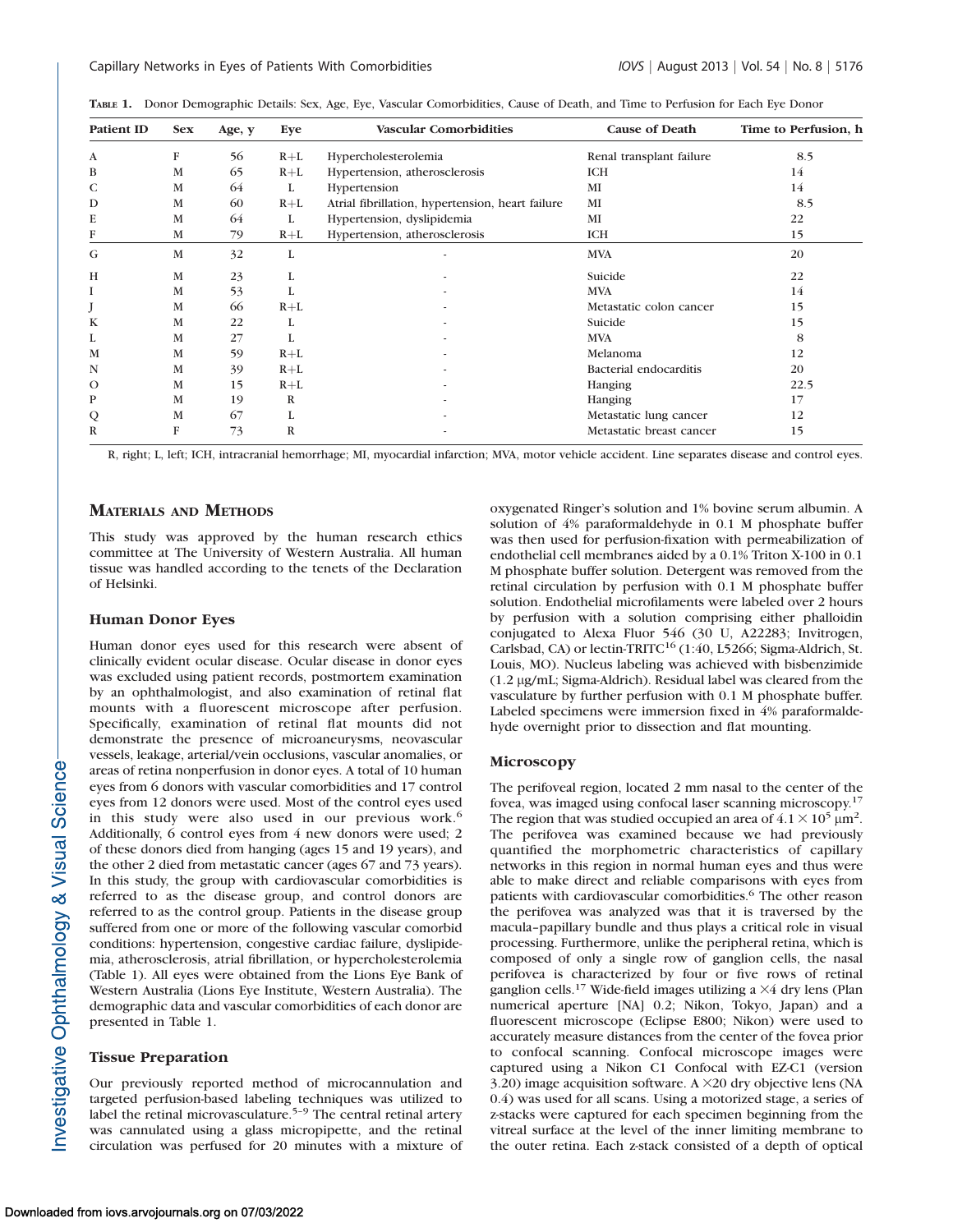sections collected at 0.35-µm increments along the z-plane. Visualization of sections was achieved by sequential laser excitation at a 488- and 561-nm line from an argon laser with emissions detected through a 525/50-nm 595/40-nm band pass filter, respectively.

# Image Preparation

ImagePro Plus (version 7.1; Media Cybernetics, Rockville, MD) and ImageJ (version 1.43; http:/rsb.info.nih.gov/ij [provided in the public domain by National Institutes of Health, Bethesda, MD]) software were used to quantify confocal microscope images. All images for the manuscript were prepared using Adobe Photoshop (version 12.1; Adobe Systems, Inc., San Jose, CA) and Adobe Illustrator CS5 (version 12.1.0; Adobe Systems, Inc.). Confocal images in this manuscript were pseudo-colored using Look Up Tables available on ImageJ.

Three-dimensional reconstruction of capillary networks was performed using Imaris software (version 7.4.2; Bitplane, Zurich, Switzerland). To minimize artifact caused by minor fluctuations in signal intensity, the dataset was refined by utilizing the Gaussian filter tool and background subtraction prior to three-dimensional reconstruction.<sup>6</sup>

# Qualitative Differentiation of Capillary Networks

Our previously defined morphometric criteria, which have been validated by interobserver correlation studies, were used to partition the retinal circulation into separate capillary networks.5,6 Capillary branching patterns, trajectory, and position respective to nuclear layers were used to stratify the retinal circulation into separate networks. Qualitative studies were performed only on eyes from the disease group, as we had previously reported the characteristics of different networks in normal eyes.6

# Morphometric Quantification of Capillary **Networks**

Our previously published methods were used to quantify the morphometric features of capillary networks in the disease group.<sup>6</sup> Manual tracing methods using ImageJ software (version 1.43; National Institutes of Health) were employed to obtain capillary diameter, capillary loop area, capillary loop length, and capillary density measurements from each network.18–22 Capillary loop area was defined as the area enclosed by regional capillaries that intersected to form a closed loop within a network. The boundary of individual capillary loops in each network was determined by carefully scrolling through image slices within the stack. Three-dimensional image reconstructions (described below) were also used to accurately delineate the boundaries of capillary loops. Once the boundaries of individual capillary loops were determined, the z-projected image of the stack was used to calculate the loop area. Capillary loop length was calculated by measuring the maximal linear distance between capillary loop apices formed by z-projected capillary loops.

Capillary density was determined by calculating the percentage of the image that was occupied by capillary lumens. Manual tracing techniques were used to determine the area of the image occupied by capillary lumens. Capillary density was determined by dividing this measurement by the total area of the image. In some eyes, data could not be obtained from all capillary networks due to limitations in image quality.

Imaris (Bitplane) statistics sum function was applied to three-dimensional image reconstructions to express the surface

area of each capillary network as a proportion of the total surface area occupied by capillaries in the perifoveal region. This calculation was performed using eyes in the control and disease groups and is referred to as the relative occupied capillary surface area.

#### Statistical Analysis

All data are expressed in terms of mean and standard error, which were calculated using R (R Foundation for Statistical Computing, Vienna, Austria). The disease eye cohort data were initially analyzed followed by comparisons with control groups. In the disease group analysis, capillary network layer and postmortem time were assigned as covariates and morphometric measurements as the response variable. Multiple measurements from eyes, with data taken from right and left eyes of the same individual, were analyzed with right or left eye nested within eye donor, assigned as random effects to account for factor correlations.<sup>23</sup> Analysis of covariance (ANCOVA) testing between four capillary networks generated three comparisons; thus a  $P$  value of  $\langle 0.017 \rangle$  was considered significant.

In the analysis comparing disease and control eye cohorts, we grouped measurements from a single capillary network. Similarly, group (control or disease group) and postmortem time were assigned as covariates with morphometric measurements as the response variable. Right or left eyes nested within eye donor were assigned as random effects to account for factor correlations.<sup>23</sup> For these comparisons, ANCOVA testing was performed with a  $P$  value of  $\leq 0.050$  considered significant.

#### **RESULTS**

#### Eye Donors

The mean age of donors in the control group was  $43.6 \pm 5.1$ years (range, 15–73 years). We examined 5 right eyes and 12 left eyes from a total of 12 donors (10 male, 2 female). The average postmortem time before eyes were perfused was 15.7  $±$  1.3 hours.

The mean age of donors in the disease group was 64.8  $\pm$ 2.5 (range, 56–79 years). We examined 4 right eyes and 6 left eyes from a total of 6 donors (5 male, 1 female). The average postmortem time before eyes were perfused was  $12.2 \pm 1.4$ hours. There was a significant difference between the mean age of donor eyes in the disease and control groups ( $P =$ 0.005).

# General

All orders of retinal microvasculature were clearly identifiable by our perfusion labeling technique. The position and morphology of separate capillary networks in disease eyes were similar to what we observed in control eyes.<sup>5,6</sup> We identified four separate capillary networks in disease eyes corresponding to the following regions within the retina: the nerve fiber layer (NFL), the retinal ganglion cell/superficial inner plexiform layer (RGC/sIPL), the deep inner plexiform layer/superficial inner nuclear layer (dIPL/sINL), and the deep inner nuclear layer (dINL).

A total of 1348 capillary diameter and 315 capillary loop area measurements were made in control eyes. A total of 1547 capillary diameter and 280 capillary loop area measurements were performed in disease eyes.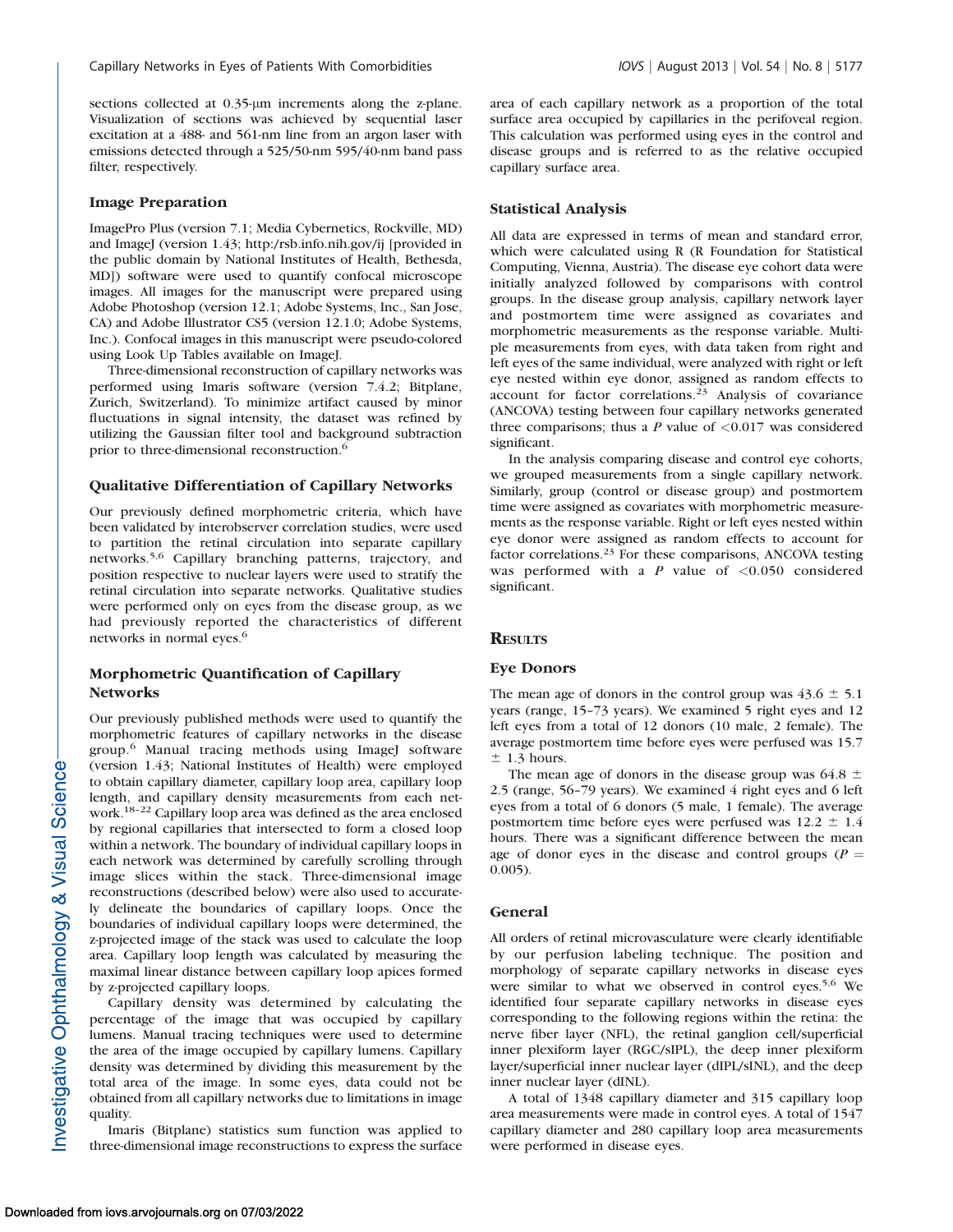

FIGURE 1. Three-dimensional reconstruction of human perifoveal capillary networks in an eye with vascular comorbidities (A). Confocal capillary images captured from a single laser channel demonstrate the NFL network (B), RGC/sIPL network (C), dIPL/sINL network (D), and dINL network (E). Arrow indicates direction from vitread to sclerad surface. Scale bar: 100  $\mu$ m.

# Morphometric Characteristics of Capillary Networks in Disease Eyes

Morphometric characteristics of the four different capillary networks in diseased eyes are shown in Figure 1.

NFL Capillary Network. Capillaries of the NFL network were characterized by a predominance of capillary segments that were oriented parallel to the direction of retinal ganglion cell axons (Fig. 1B). Short interconnecting segments bridged these capillaries in a diagonal or perpendicular fashion. Mean capillary diameter in the NFL network was  $8.64 \pm 0.06$  µm. Mean capillary loop area was  $2496.36 \pm 713.48 \text{ }\mu\text{m}^2$ . Mean capillary loop length in the NFL network was  $83.25 \pm 17.14$  µm. Capillary density in the NFL network was 12.78%  $\pm$ 1.66%. Mean relative occupied capillary surface area was 13.62%  $\pm$  2.31%. NFL capillary measurements from individual donors are presented in Table 2.

RGC/sIPL Capillary Network. Capillaries of the RGC/sIPL network were characterized by a dense meshwork of threedimensional vessels (Fig. 1C). Reduced intercapillary distance was a predominant feature of this network with capillary segments demonstrating sharp diagonal and orthogonal branching patterns. Mean capillary diameter in the RGC/sIPL network was 8.93  $\pm$  0.07 µm. Mean capillary loop area was  $1734.01 \pm 141.66$   $\mu$ m<sup>2</sup>. Mean capillary loop length in the RGC/sIPL network was  $62.41 \pm 3.10$  µm. Capillary density in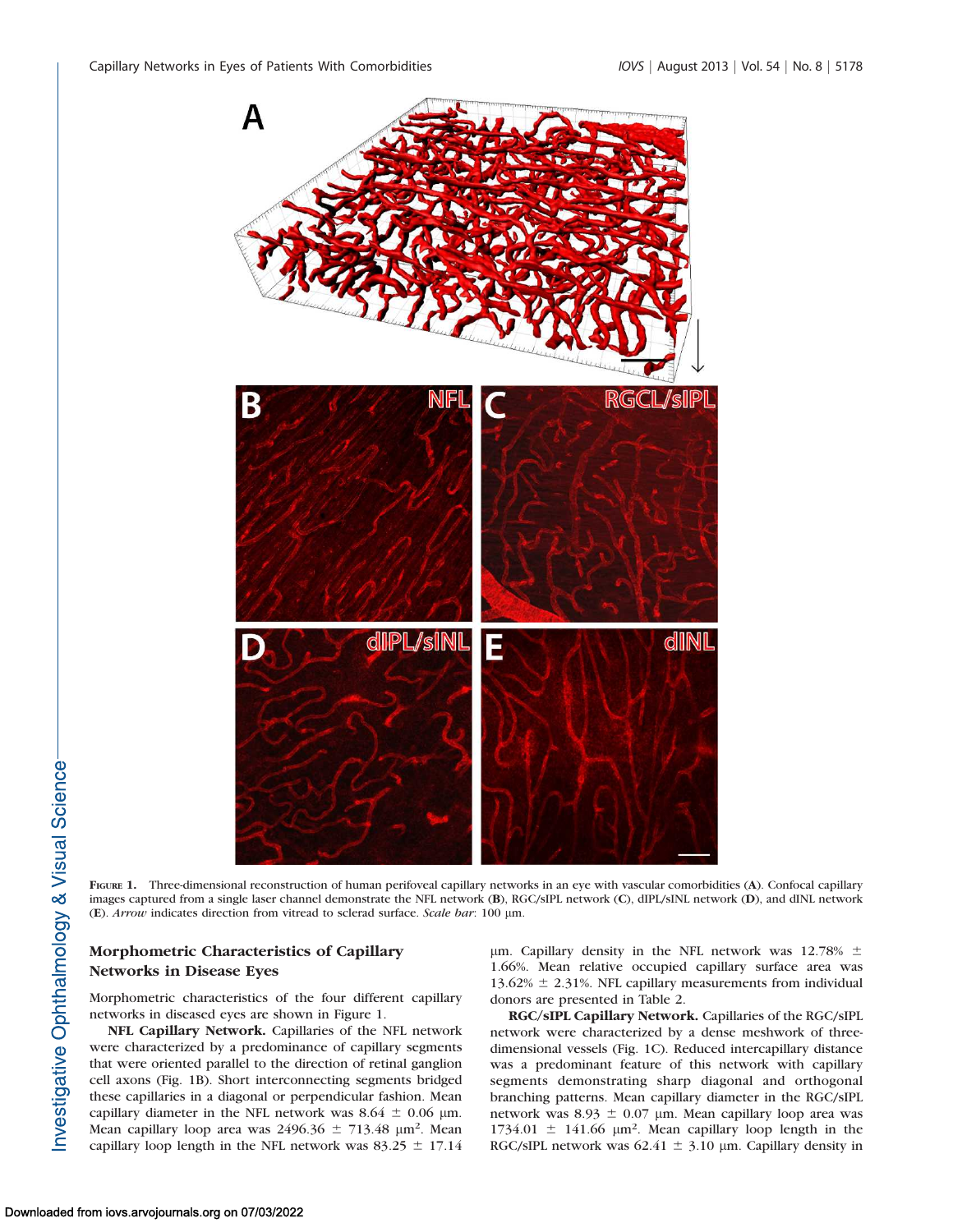|          |                         |                   | Capillary Diameter, um |             |                           | Capillary Loop Area, um <sup>2</sup> |                  |               |                      | Capillary Density, % |                |      |                     | Relative Capillary Surface Area, % |                          |                      |
|----------|-------------------------|-------------------|------------------------|-------------|---------------------------|--------------------------------------|------------------|---------------|----------------------|----------------------|----------------|------|---------------------|------------------------------------|--------------------------|----------------------|
| Specimen | <b>NFL</b>              |                   | RGCL/sIPL dIPL/sINL    | <b>HNIP</b> | NFL                       | RGCL/sIPL                            | dIPL/sINL        | <b>dINIL</b>  | NFL.                 | RGCL/sIPL            | dIPL/sINL dINL |      | <b>NFL</b>          | RGCL/sIPL                          | dIPL/sINL                | dINL                 |
|          | 8.9                     |                   |                        |             | .0164.8                   | 1473.4                               |                  |               | 17.7                 | 29.5                 | 22.8           |      |                     |                                    |                          |                      |
|          | 8.7                     |                   |                        |             | 0.0                       | 2513.5                               | 5453.3<br>4244.1 |               |                      |                      | 25.4           |      |                     |                                    |                          |                      |
|          |                         | 5.0<br>5.0<br>8.7 |                        | 8.6         | 1802.0                    | 1308.7                               | 3878.1           | 6287.1        |                      |                      | 14.8           | 20.4 | 22.8                | 50.5                               | 21.5                     |                      |
|          | 8008                    |                   | 9.2                    |             |                           | 1084.0                               | 3794.5           | 5661.9        |                      |                      | 18.9           | 18.6 | 13.9                | 47.8                               | 15.4                     | 25.1<br>22.8         |
|          |                         | 8.1               | 8.8                    |             | 3041.8<br>2434.9<br>623.9 | 1551.8                               | 3186.9           | $\frac{1}{2}$ | $14.747446$ $14.746$ |                      | 13.8           |      | j                   |                                    |                          |                      |
|          | 8.6                     | 9.4               |                        | 5.6         |                           | 1834.1                               | 3420.0           | 5123.7        |                      |                      | 17.2           | 29.4 |                     |                                    | $-20.6$                  | $30.\frac{4}{3}$     |
|          | 9.1                     | 8.9               | $\overline{6}$         | 9.9         | 0.0                       | 1521.1                               | 824.4            | 5793.9        |                      |                      | 18.1           | 29.8 | $\frac{17.3}{10.5}$ | 31.7<br>55.8                       | 13.4                     |                      |
|          |                         | $9.\overline{3}$  |                        |             | 0.0                       | 5429.6                               | í                |               | 12.6                 |                      | ł              |      | ł                   | í                                  | $\overline{\phantom{a}}$ | $\ddot{\phantom{0}}$ |
|          | $9.\overline{3}$<br>8.3 | 8.6               | $\frac{8}{6}$          | 8.8         | 3180.5                    | 1967.6                               | 0.0              | 1025.0        | 7.2                  | 26.3<br>24.8         | 9.9            | 17.8 | 7.8                 | 46.5                               | 13.8                     | 31.9<br>28.2         |
|          | 51                      | 8.8               | 8.8                    | $\tilde{6}$ | 1732.6                    | 2606.0                               | 1416.1           | 4038.5        | 67                   |                      | 18.9           | 21.2 | 9.4                 | 30.9                               | 31.4                     |                      |

the RGC/sIPL network was  $25.46\% \pm 1.76\%$ . Mean relative occupied capillary surface area was  $40.55\% \pm 4.44\%$ . RGC/ sIPL capillary measurements from individual donors are presented in Table 2.

dIPL/sINL Capillary Network. Capillaries in the dIPL/ sINL network were highly tortuous and demonstrated irregular-shaped loop configurations (Fig. 1D). Mean capillary diameter in the dIPL/sINL network was  $8.96 \pm 0.06$  µm. Mean capillary loop area was 2813.66  $\pm$  427.61 µm<sup>2</sup>. Mean capillary loop length in the dIPL/sINL network was  $73.86 \pm 6.49$  µm. Capillary density in the dIPL/sINL network was 17.77%  $\pm$ 1.55%. Mean relative occupied capillary surface area was 19.35%  $\pm$  2.79%. dIPL/sINL capillary measurements from individual donors are presented in Table 2.

dINL Capillary Network. Capillaries of the dINL network were characterized by a predominantly one-dimensional laminar configuration where capillaries ran a trajectory with little tortuosity (Fig. 1E). Mean capillary diameter in the dINL network was  $9.10 \pm 0.07$  µm. Mean capillary loop area was 6004.32  $\pm$  526.20  $\mu$ m<sup>2</sup>. Mean capillary loop length in the dINL network was  $147.86 \pm 9.46$  µm. Capillary density in the dINL network was  $21.55\% \pm 1.38\%$ . Mean relative occupied capillary surface area was  $26.48\% \pm 1.83\%$ . dINL capillary measurements from individual donors are presented in Table 2.

# Comparisons Between Capillary Networks in Disease Eyes

Age was not associated with capillary diameter, loop area, loop length, density, or occupied capillary surface area measurements in any of the control  $(P > 0.107)$  or disease networks ( $P > 0.172$ ). Capillary diameter was smallest in the NFL network and was significantly smaller than in the RGC/ sIPL network ( $P = 0.001$ ) and dIPL/sINL network ( $P = 0.002$ ), but not the dINL network ( $P = 0.062$ ). There was no difference in capillary diameter between the RGC/sIPL network and dIPL/sINL network ( $P = 0.489$ ). There was also no difference in capillary diameter between RGC/sIPL and dINL networks ( $P = 0.205$ ).

Capillary loop area was smallest in the RGC/sIPL network and was significantly smaller than in the dIPL/sINL and dINL networks (all  $P < 0.003$ ), but not the NFL network ( $P =$ 0.086). Capillary loop area was largest in the dINL network and was significantly larger than in the NFL, RGC/sIPL, and dIPL/sINL networks (all  $P < 0.003$ ). Capillary loop area was not significantly different between the NFL and dIPL/sINL networks ( $P = 0.738$ ).

Capillary loop length was largest in the dINL network and was significantly larger than in the NFL, RGC/sIPL, and dIPL/ sINL networks (all  $P < 0.003$ ). Capillary loop length was smallest in the RGC/sIPL network and was significantly smaller than in the dINL ( $P < 0.001$ ), but not the NFL ( $P = 0.062$ ) or dIPL/sINL network ( $P = 0.035$ ). Capillary loop length was not significantly different between the NFL and dIPL/sINL networks ( $P = 0.292$ ).

Capillary density was smallest in the NFL network and was significantly smaller than in the RGC/sIPL network ( $P = 0.001$ ) and dINL network ( $P = 0.011$ ), but not the dIPL/sINL network  $(P = 0.043)$ . Capillary density was significantly smaller in the dIPL/sINL network than in the RGC/sIPL network ( $P = 0.001$ ). There was no difference in capillary density between the dINL network and the RGC/sIPL network ( $P = 0.075$ ) and dIPL/sINL network ( $P = 0.017$ ).

Relative occupied capillary surface area was greatest in the RGC/sIPL network and was significantly greater than in the NFL ( $P = 0.004$ ) and dIPL/sINL ( $P = 0.012$ ) networks, but not in the dINL network ( $P = 0.038$ ). Relative occupied capillary surface area was significantly larger in the dINL than in the

nvestigative Ophthalmology & Visual Science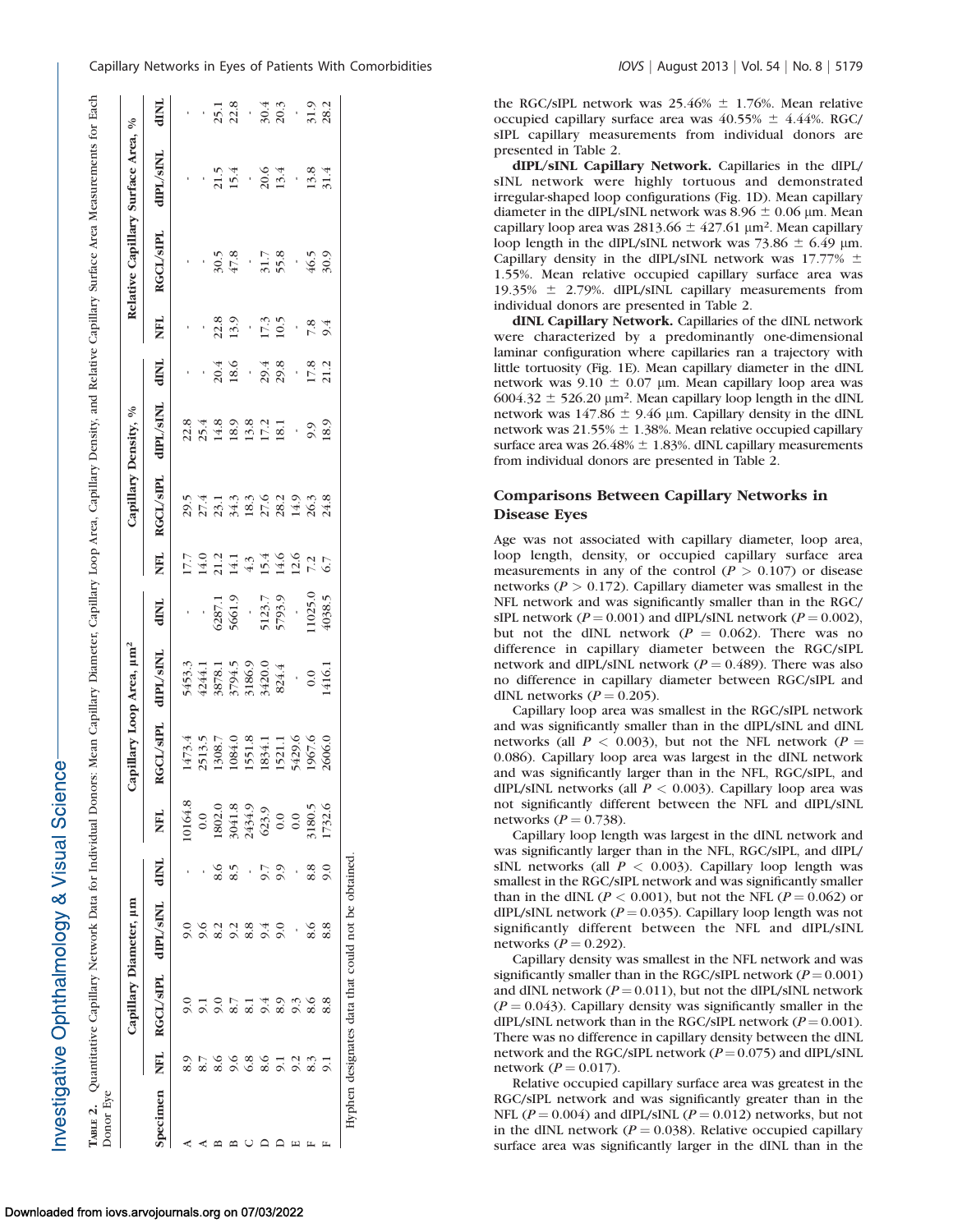

FIGURE 2. Quantitative comparisons of capillary network morphometry. Comparisons between control and disease eyes for capillary diameter (A), capillary loop area (B), capillary density (C), and relative occupied capillary surface area (D) are presented. Mean  $\pm$  standard error for each parameter is provided. Asterisk denotes a significant difference between control and disease eyes ( $P < 0.05$ ).

NFL ( $P = 0.010$ ). There was no difference in capillary surface area between the dIPL/sINL and the NFL ( $P = 0.152$ ) or the dINL network ( $P = 0.055$ ).

#### Comparisons Between Disease and Control Eyes

Morphometric comparisons between control and disease eyes are displayed as bar charts in Figure 2. Morphometric comparisons between control and disease eyes for NFL, RGC/sIPL, dIPL/sINL, and dINL networks are provided in Figure 3. Comparisons of the three-dimensional characteristics of these networks are provided in Figure 4.

NFL Capillary Network. There was no difference in NFL capillary diameter between disease and control groups ( $P =$ 0.469). Capillary loop area ( $P = 0.020$ ), capillary loop length (P  $(0.009)$ , and density ( $P = 0.033$ ) were reduced in disease eyes (Figs. 3A, 3B, 4A). There was no difference in relative occupied capillary surface area between disease and control groups ( $P =$ 0.279).

RGC/sIPL Capillary Network. Capillary diameter in the RGC/sIPL network in the disease group was greater than in control eyes ( $P = 0.005$ ). Disease eyes had smaller capillary loop area ( $P = 0.001$ ) and capillary loop lengths ( $P = 0.003$ ); however, there was no significant difference in capillary density ( $P = 0.271$ ) between the two groups (Figs. 3C, 3D, 4B). There was no difference in relative occupied capillary surface area between disease and control groups ( $P = 0.218$ ).

dIPL/sINL Capillary Network. There was no difference in dIPL/sINL capillary diameter between disease and control groups ( $P = 0.065$ ). Disease eyes had smaller capillary loop areas ( $P = 0.008$ ) and capillary loop lengths ( $P = 0.005$ ), but there was no significant difference in capillary density ( $P =$ 0.173) between the two groups (Figs. 3E, 3F, 4C). There was no difference in relative occupied capillary surface area between disease and control groups ( $P = 0.061$ ).

dINL Capillary Network. There was no difference in dINL capillary diameter between disease and control groups ( $P =$ 0.073). There was no difference in capillary loop area ( $P =$ 0.863), capillary loop length ( $P = 0.444$ ), capillary density ( $P =$ 0.075), and relative occupied capillary surface area ( $P = 0.440$ ) between the two groups (Figs. 3G, 3H, 4D).

#### **DISCUSSION**

The major findings from this study are as follows. First, cardiovascular comorbidities induce alterations to capillary diameter, capillary loop area, and capillary density measurements within the human perifovea. Second, capillary networks are altered in a nonuniform manner by cardiovascular comorbidities. Specifically, capillary diameter increased in the RGC/sIPL network. Capillary loop length and capillary loop area decreased in all networks other than the deep INL network in patients with cardiovascular comorbidities. Capillary density was reduced in the NFL network only.

Capillary endothelia maintain intimate relationships with neurons and glia cells and thereby modulate retinal homeostasis.24–28 The morphometric organization and position of capillary networks, within the layered retina, are believed to correlate with the metabolic demands of regional neuronal subtypes.<sup>1,2,27-32</sup> Quantifiable parameters such as capillary loop area, capillary loop length, capillary density, and capillary diameter convey vital information about the vasculogenic mechanisms that are involved in retinal nutrition.19–22 Through the complex process of neurovascular coupling, capillary diameter is linked to mean erythrocyte transit time through a microcirculation and contributes to the tissue oxygen extraction fraction.29,30 Similarly, capillary loop area and density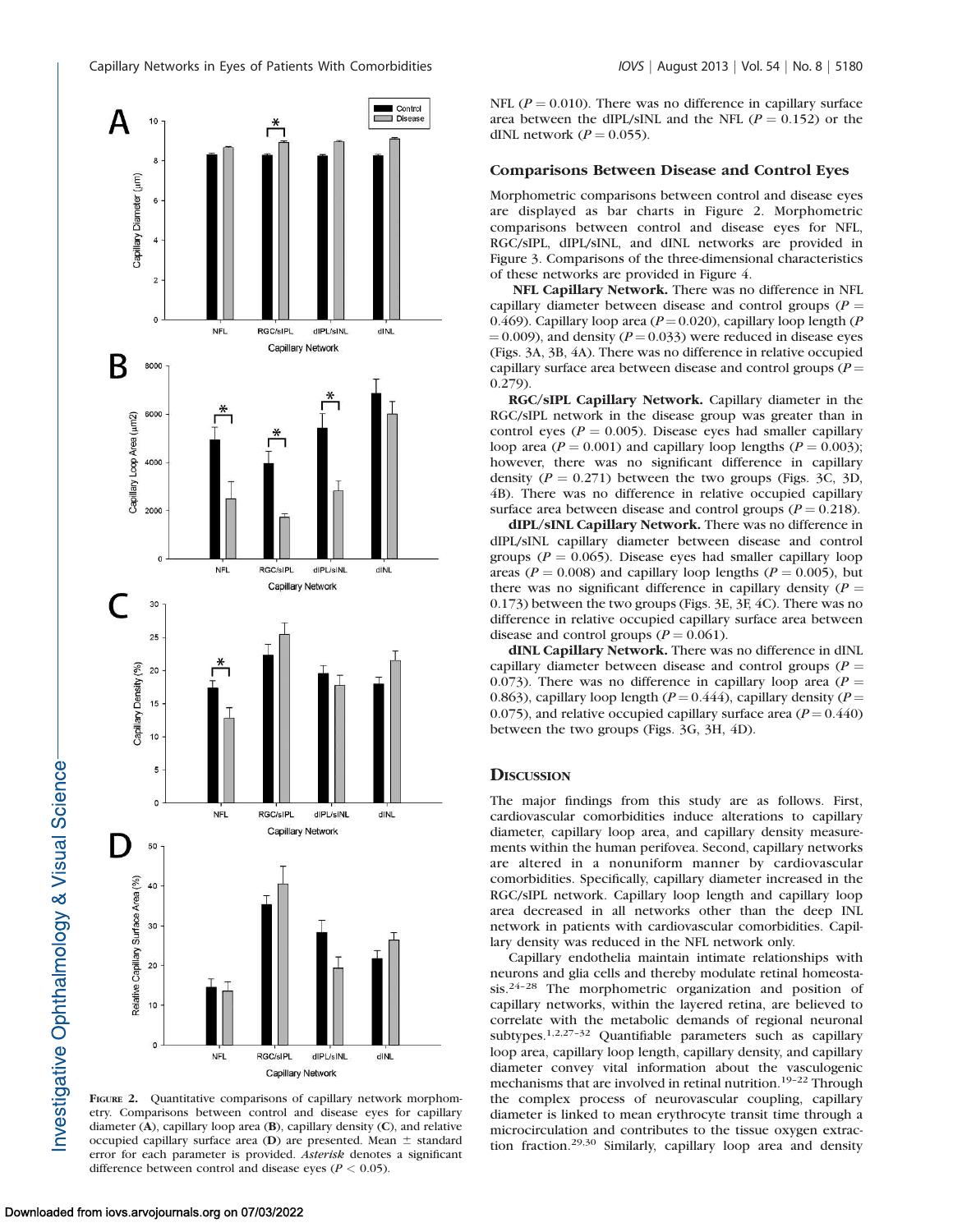



Investigative Ophthalmology & Visual Science-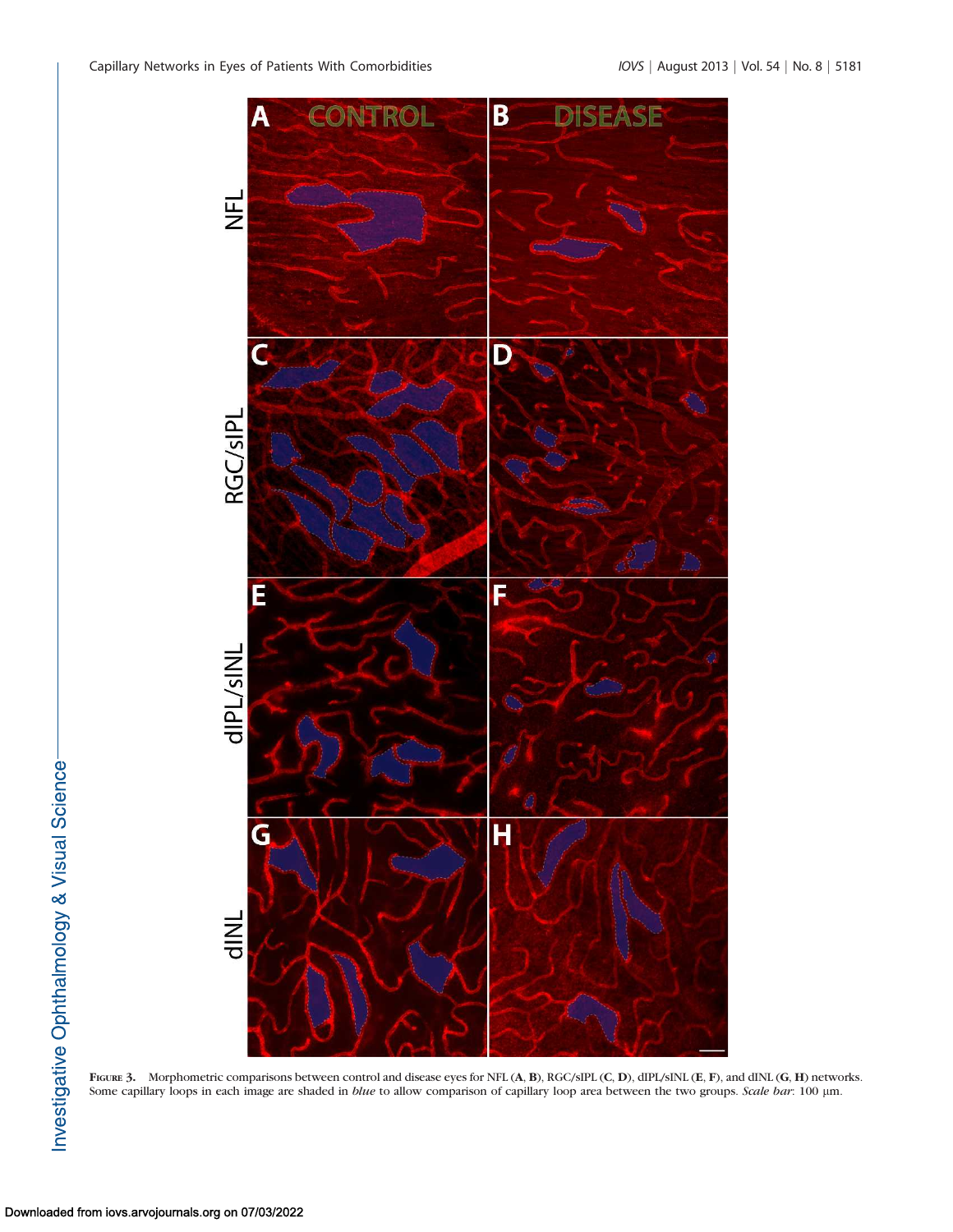

FIGURE 4. Comparison of three-dimensional capillary network morphometry between control and disease eyes. There was no difference in relative occupied surface area between the two groups in the NFL network (A, B), RGC/sIPL network (C, D), dIPL/sINL network (E, F), and dINL network  $(G, H)$ . Scale bar: 200 µm.

measurements allow inference about diffusion mechanisms that are involved in satisfying regional energy demands.<sup>22,31-34</sup>

Cardiovascular comorbidities, including ischemic heart disease, hypertension, smoking, and hypercholesterolemia, have been implicated in the pathogenesis of retinal vascular disease.10,12,14,15,35–39 Detailed histopathologic studies have demonstrated alterations to endothelial tight junctions, basement membranes, and mural cells in patients with cardiovascular disease.12,13,35 The net effect of these histologic changes is the breakdown of the BRB. Clinical manifestations of BRB perturbations include microaneurysms, exudates, hemorrhages, edema, and nerve fiber layer ischemia.15,22,40–42 When

present in the macula or perifovea, these changes can result in rapid and irreversible vision loss.<sup>43</sup> Although transverse histologic investigations have been used to study circulatory changes in the eye,  $44-46$  to our knowledge, two- and threedimensional quantitative techniques have not been employed to quantify disease-induced capillary network alteration in the human retina. The chronological relationship between retinal capillary network alteration and endothelial dysfunction, whether it is antecedent or subsequent, has also not been explored. This information may be important for understanding pathophysiological mechanisms involved in retinal vascular diseases.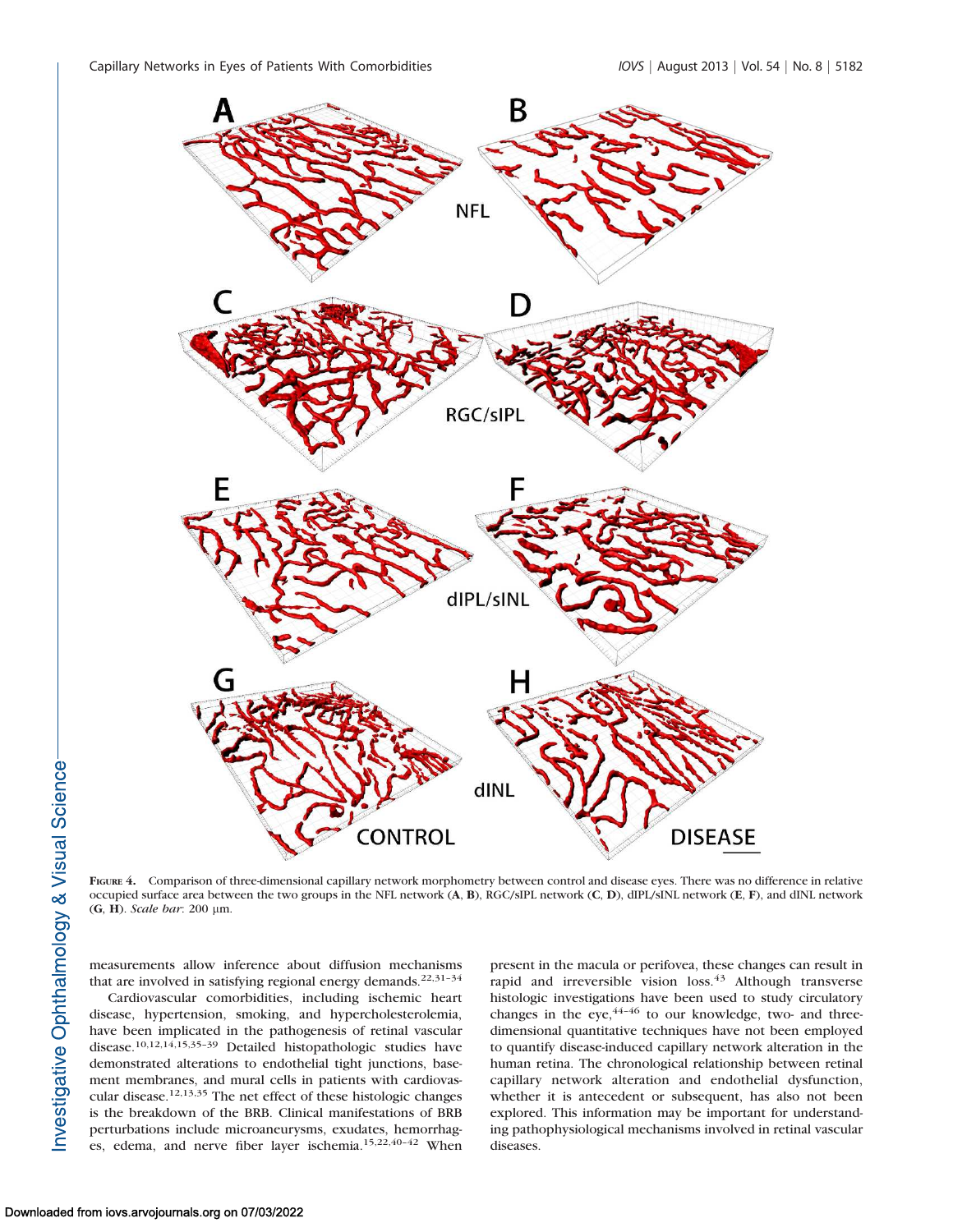In this study, capillary loop area measurements were used to speculate upon the role of diffusion mechanisms in regional cellular nutrition. Mathematical studies have shown that steady-state oxygen diffusion in vascular networks with an arbitrary geometry can be modeled to a three-dimensional space. $47-49$  Therefore, although the two- and three-dimensional configuration of capillary loops was different between networks, it is likely that the functional properties of each loop with regard to oxygen diffusion are similar. The present study demonstrated a decrease in capillary loop area in all retinal networks, other than the dINL, in patients with cardiovascular comorbidities. Decreasing intercapillary areas may result in decreased oxygen diffusion times and may therefore be an important compensatory mechanism by which the microcirculation ensures adequate cellular nutrition in early retinal disease. $2^{2,34}$  The proximity of the deep inner nuclear layer to the outer retina, where the choroid is the predominant supplier of metabolic substrates,<sup>46</sup> may have been the reason why capillary loop areas were not altered in this network.

In the capillary network subserving the retinal ganglion cell and superficial inner plexiform layer, the mean diameter of capillaries in patients with cardiovascular comorbidities is increased. These findings are similar to what has been described in cerebrocortical models of hypoxia.<sup>48</sup> In the parietal cortex, experimental hypoxia induces heterogeneous changes to capillary network flow and also an increase in red blood cell velocity.<sup>50</sup> Disease-induced increases in capillary diameter are speculated to underlie these changes.<sup>51</sup> Capillary diameter in the brain has also been shown to increase in hypercapnic hyperemia.<sup>51-53</sup> The net effect of increasing capillary diameter is an increase in blood flow and thus improved tissue oxygenation.<sup>54</sup> Such an increase in capillary diameter may explain, at least to some degree, the ''nondifference'' in corresponding capillary density and occupied surface area measurements between disease and control eyes. Patients with cardiovascular comorbidities may experience some degree of retinal hypoxia relative to normal eyes. We speculate that in the earliest stages of hypertension and other cardiovascular comorbid disorders, a compensatory increase in capillary diameter may be one means of satisfying neuronal demands in a relatively hypoxic environment before later clinical disease such as decreased arteriolar diameter becomes manifest.<sup>15</sup>

The molecular basis for capillary network alteration in patients with cardiovascular comorbidities may be the upregulation of cytokines and growth factor gradients within the retina.13,55,56 Vascular endothelial growth factor (VEGF) is a major stimulator of endothelial movement and an important determinant of capillary network morphology in embryogenesis.57,58 Other growth factors involved in vasculogenesis include fibroblast growth factor and transforming growth factor beta.<sup>59,60</sup> We speculate that upregulation of growth factors in the retina in patients with cardiovascular comorbidities, possibly due to hypoxia, may underlie the process of capillary network alteration. Disease-induced VEGF expression in the retina is nonuniform, being predominantly expressed by Müller cells, endothelia, astrocytes, retinal pigment epithelium, and retinal ganglion cells.<sup>61</sup> The nonuniform pattern of capillary network alteration in patients with cardiovascular comorbidities may bear important correlations to the predominant cell type that is activated to produce VEGF in the presence of cardiovascular disease. Further work, however, is required to explore these correlations.

Microcannulation techniques employed in this study allowed complete labeling of the retinal circulation and permitted us to reliably quantify the morphometric features

of capillary networks in the perifovea. The results of this study suggest that capillary network morphometry is altered before clinical signs of BRB breakdown are evident in patients with cardiovascular comorbidities. Our previous study compared the morphometric features of human retinal capillary networks between images derived from fluorescein angiography and postmortem histopathologic slides.<sup>44</sup> That study showed that capillary details derived from fluorescein angiography and fundus photography are limited to the inner capillary networks, with very little information concerning the deep networks present in images derived by these modalities. The density of capillary structures in fluorescein images is also significantly lower than in images derived from the same retinal eccentricity by confocal scanning laser microscopy techniques using postmortem tissue. Therefore, current imaging modalities that are employed in clinical practice do not allow a layered analysis of human capillary networks.<sup>44</sup> However, the emergence of high-penetration optical coherence tomography technology<sup>3</sup> may permit noninvasive means of studying distinct capillary networks in the human eye and may be useful for the early detection of capillary alteration in patients with cardiovascular comorbidities. Application of such technologies to monitor the temporal sequence of capillary network alteration in at-risk patients may also allow the timely intervention of therapy.

Although this report provides valuable information concerning the pathogenesis of retinal vascular disease, we acknowledge several limitations of the study. The sample size in this study was too small to separate the effects of individual vascular comorbid disease on capillary network morphometry. The spectrum of systemic disease severity for each donor was also unknown. Furthermore, if the sample size had been larger, it would have been useful to compare the morphometric features of capillary networks between treated and untreated patients in the disease group.

It is also possible that some of the control donors were suffering from undiagnosed vascular comorbidities at the time of death, and this remains a limitation with all postmortem histopathologic studies. The findings of this study are also limited to one retinal eccentricity. It is possible that capillary network alteration is specific to the form of cardiovascular insult and retinal eccentricity. The purpose of this study was to investigate the effects of cardiovascular risk factors on the retinal microcirculation; and although there was no documented evidence of cardiovascular comorbidity in the control group, some of the patients in this group may not have been healthy at the time of death. This in turn may have had some influence on the results of this study. Other limitations of this study include the potential of postmortem alterations to vascular morphology and the long postmortem time, greater than 12 hours, in four patients in the disease group.

# Acknowledgments

The authors thank staff from the Lions Eye Bank of Western Australia, Lions Eye Institute, for provision of human donor eyes and staff from DonateWest, the Western Australian agency for organ and tissue donation, who facilitated the recruitment of donors into the study by referral and completion of consent processes. We also thank Dean Darcey for his expert technical assistance.

Supported by grants from the National Health and Medical Research Council of Australia and the Australian Research Council Centre of Excellence in Vision Science.

Disclosure: G. Chan, None; C. Balaratnasingam, None; P.K. Yu, None; W.H. Morgan, None; I.L. McAllister, None; S.J. Cringle, None; D.-Y. Yu, None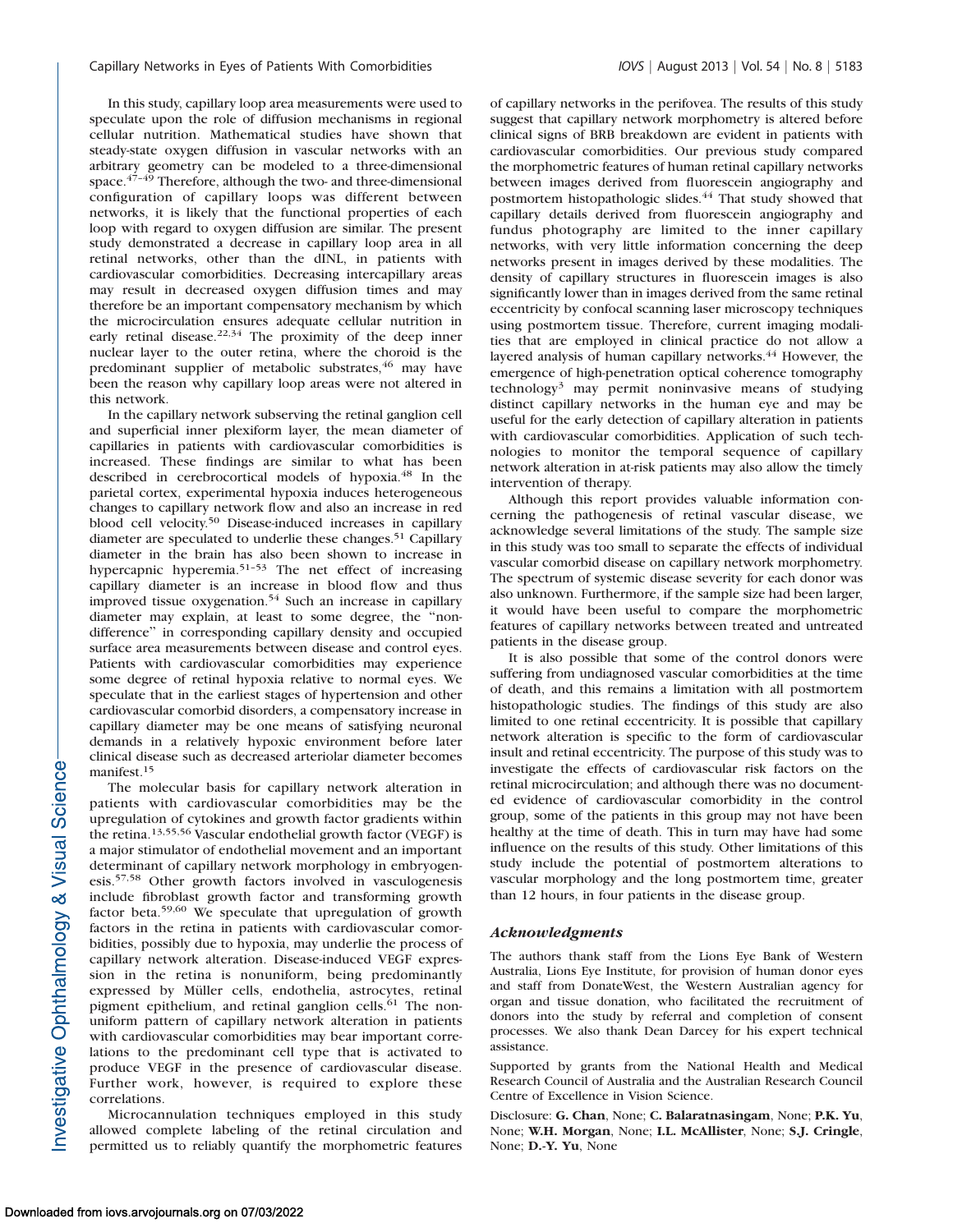# References

- 1. Yu D-Y, Cringle SJ. Oxygen distribution and consumption within the retina in vascularised and avascular retinas and in animal models of retinal disease. Prog Retina Eye Res. 2001; 20:175–208.
- 2. Pournaras CJ, Rungger-Brandle E, Riva CE, Hardarson SH, Stefansson E. Regulation of retinal blood flow in health and disease. Prog Retin Eye Res. 2008;27:284–330.
- 3. Makita S, Jaillon F, Yamanari M, Miura M, Yasuno Y. Comprehensive in vivo micro-vascular imaging of the human eye by dual-beam-scan Doppler optical coherence angiography. Opt Express. 2011;19:1271–1283.
- 4. Klaassen I, Van Noorden CJ, Schlingemann RO. Molecular basis of the inner blood-retinal barrier and its breakdown in diabetic macular edema and other pathological conditions. Prog Retin Eye Res. 2013;34:19–48.
- 5. Tan PE, Yu PK, Balaratnasingam C, et al. Quantitative confocal imaging of the retinal microvasculature in the human retina. Invest Ophthalmol Vis Sci. 2012;53:5728–5736.
- 6. Chan G, Balaratnasingam C, Yu PK, et al. Quantitative morphometry of perifoveal capillary networks in the human retina. Invest Ophthalmol Vis Sci. 2012;53:5502–5514.
- 7. Yu PK, Balaratnasingam C, Cringle SJ, McAllister IL, Provis J, Yu DY. Microstructure and network organization of the microvasculature in the human macula. Invest Ophthalmol Vis Sci. 2010;51:6735–6743.
- 8. Yu PK, Tan PE, Morgan WH, Cringle SJ, McAllister IL, Yu DY. Age-related changes in venous endothelial phenotype at human retinal artery-vein crossing points. Invest Ophthalmol Vis Sci. 2012;53:1108–1116.
- 9. Kang MH, Balaratnasingam C, Yu P, et al. Morphometric characteristics of central retinal artery and vein endothelium in the normal human optic nerve head. Invest Ophthalmol Vis Sci. 2011;52:1359–1367.
- 10. London A, Benhar I, Schwartz M. The retina as a window to the brain-from eye research to CNS disorders. Nat Rev Neurol. 2013;9:44–53.
- 11. Cooper ME, Bonnet F, Oldfield M, Jandeleit-Dahm K. Mechanisms of diabetic vasculopathy: an overview. Am J Hypertens. 2001;14:475–486.
- 12. Wong TY, Hubbard LD, Klein R, et al. Retinal microvascular abnormalities and blood pressure in older people: the Cardiovascular Health Study. Br J Ophthalmol. 2002;86: 1007–1013.
- 13. Durham JT, Herman IM. Microvascular modifications in diabetic retinopathy. Curr Diab Rep. 2011;11:253–264.
- 14. Kawasaki R, Xie J, Cheung N, et al. Retinal microvascular signs and risk of stroke: the Multi-Ethnic Study of Atherosclerosis (MESA). Stroke. 2012;43:3245–3251.
- 15. Cheung CY, Ikram MK, Sabanayagam C, Wong TY. Retinal microvasculature as a model to study the manifestations of hypertension. Hypertension. 2012;60:1094–1103.
- 16. Gariano RF, Iruela-Arispe ML, Sage EH, Hendrickson AE. Immunohistochemical characterization of developing and mature primate retinal blood vessels. Invest Ophthalmol Vis Sci. 1996;37:93–103.
- 17. Hogan MJ, Alvarado JA, Esperson Weddell J. Histology of the Human Eye: An Atlas and Textbook. Philadelphia: W.B. Saunders; 1971.
- 18. Richard E, van Gool WA, Hoozemans JJ, et al. Morphometric changes in the cortical microvascular network in Alzheimer's disease. *J Alzheimers Dis.* 2010;22:811-818.
- 19. Sposito NM, Gross PM. Morphometry of individual capillary beds in the hypothalamo-neurohypophysial system of rats. Brain Res. 1987;403:375–379.
- 20. Shaver SW, Sposito NM, Gross PM. Quantitative fine structure of capillaries in subregions of the rat subfornical organ. J Comp Neurol. 1990;294:145–152.
- 21. Shaver SW, Pang JJ, Wall KM, Sposito NM, Gross PM. Subregional topography of capillaries in the dorsal vagal complex of rats: I. Morphometric properties. J Comp Neurol. 1991;306:73–82.
- 22. Arend O, Wolf S, Remky A, et al. Perifoveal microcirculation with non-insulin-dependent diabetes mellitus. Graefes Arch Clin Exp Ophthalmol. 1994;232:225–231.
- 23. R Development Core Team. R: A Language and Environment for Statistical Computing. Vienna, Austria: R Foundation for Statistical Computing; 2011.
- 24. Yu PK, Balaratnasingam C, Morgan WH, Cringle SJ, McAllister IL, Yu DY. The structural relationship between the microvasculature, neurons, and glia in the human retina. Invest Ophthalmol Vis Sci. 2010;51:447–458.
- 25. Metea MR, Newman EA. Glial cells dilate and constrict blood vessels: a mechanism of neurovascular coupling. J Neurosci. 2006;26:2862–2870.
- 26. Attwell D, Buchan AM, Charpak S, Lauritzen M, Macvicar BA, Newman EA. Glial and neuronal control of brain blood flow. Nature. 2010;468:232–243.
- 27. Drake CT, Iadecola C. The role of neuronal signaling in controlling cerebral blood flow. Brain Lang. 2007;102:141– 152.
- 28. Yu DY, Cringle SJ, Yu PK, Su EN. Intraretinal oxygen distribution and consumption during retinal artery occlusion and graded hyperoxic ventilation in the rat. Invest Ophthalmol Vis Sci. 2007;48:2290–2296.
- 29. Jespersen SN, Ostergaard L. The roles of cerebral blood flow, capillary transit time heterogeneity, and oxygen tension in brain oxygenation and metabolism. J Cereb Blood Flow Metab. 2012;32:264–277.
- 30. Bedggood P, Metha A. Direct visualization and characterization of erythrocyte flow in human retinal capillaries. Biomed Opt Express. 2012;3:3264–3277.
- 31. Rackl A, Pawlik G, Bing RJ. Cerebral capillary topography and red cell flow in vivo. In: Ceros-Navaroo J, Fritschka E, eds. Cerebral Microcirculation and Metabolism. New York: Raven Press; 1981:17–21.
- 32. Pawlik G, Rackl A, Bing RJ. Quantitative capillary topography and blood flow in the cerebral cortex of cats: an in vivo microscopic study. Brain Res. 1981;208:35–58.
- 33. Remky A, Wolf S, Knabben H, Arend O, Reim M. Perifoveal capillary network in patients with acute central retinal vein occlusion. Ophthalmology. 1997;104:33–37.
- 34. Arend O, Wolf S, Jung F, et al. Retinal microcirculation in patients with diabetes mellitus: dynamic and morphological analysis of perifoveal capillary network. Br J Ophthalmol. 1991;75:514–518.
- 35. Wong TY, Klein R, Klein BE, Tielsch JM, Hubbard L, Nieto FJ. Retinal microvascular abnormalities and their relationship with hypertension, cardiovascular disease, and mortality. Surv Ophthalmol. 2001;46:59–80.
- 36. De Silva DA, Woon FP, Manzano JJ, et al. The relationship between aortic stiffness and changes in retinal microvessels among Asian ischemic stroke patients. J Hum Hypertens. 2012;26:716–722.
- 37. Cheung CY, Thomas GN, Tay W, et al. Retinal vascular fractal dimension and its relationship with cardiovascular and ocular risk factors. Am J Ophthalmol. 2012;154:663–674.
- 38. Crosby-Nwaobi R, Heng LZ, Sivaprasad S. Retinal vascular calibre, geometry and progression of diabetic retinopathy in type 2 diabetes mellitus. Ophthalmologica. 2012;228:84–92.
- 39. Leung H, Wang JJ, Rochtchina E, Wong TY, Klein R, Mitchell P. Impact of current and past blood pressure on retinal arteriolar

Investigative Ophthalmology & Visual Science